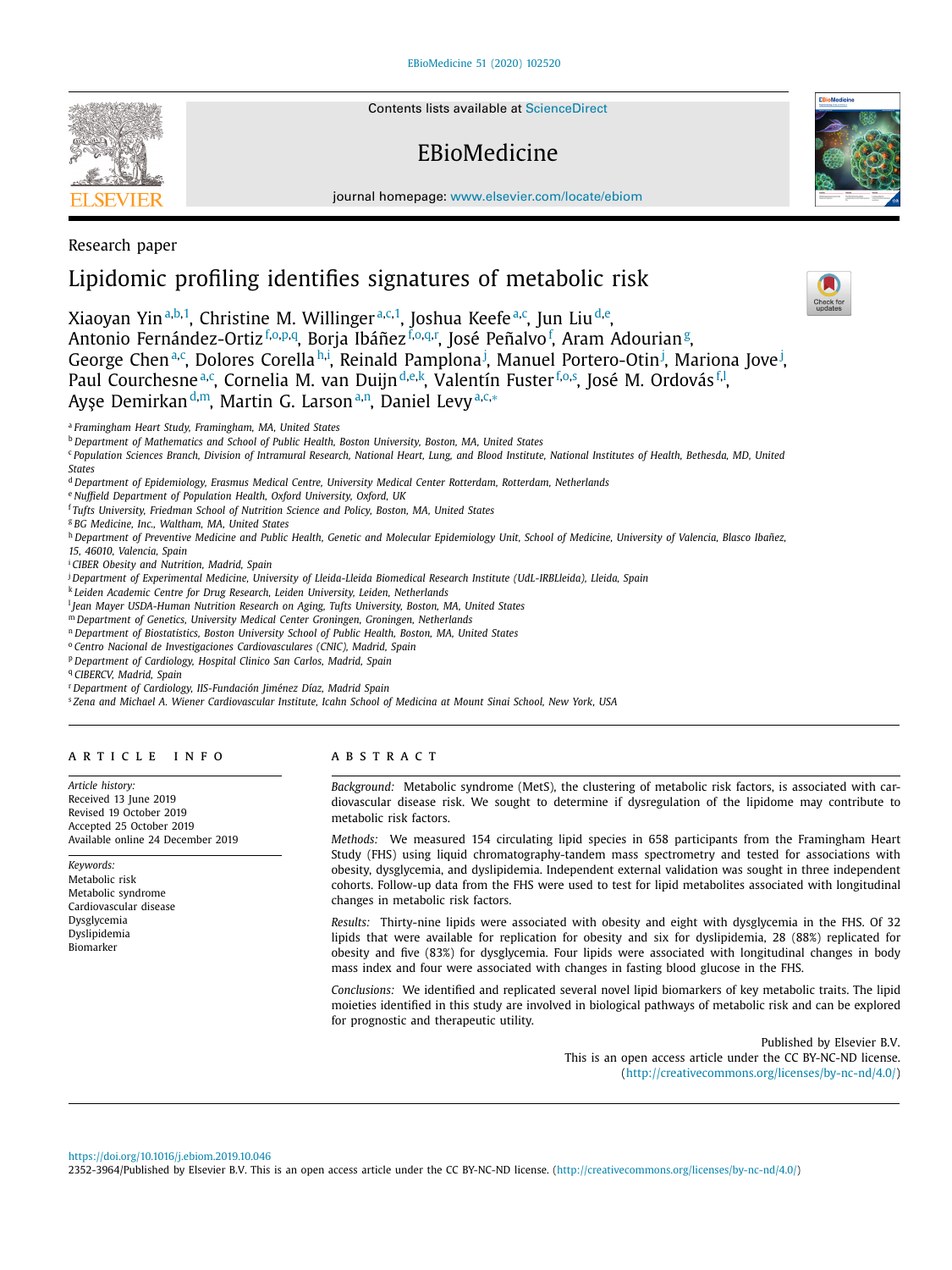# <span id="page-1-0"></span>**Research in context**

#### *Evidence before this study*

Prior metabolomic association studies linking lipids with metabolic risk factors have been limited by the lipid metabolites profiled, lack of independent external replication, and absence of longitudinal association analyses.

# *Added value of this study*

Our global lipidomics approach, along with external replication in three independent cohorts, provides robust cross-sectional associations of several lipid moieties with obesity and dysglycemia. We further strengthen these results by identifying lipids associated with longitudinal changes in metabolic risk factors.

## *Implications of all the available evidence*

Our results, taken together with prior evidence, highlight lysoglycerophospholipids and dihydrosphingolipids as markers of obesity and dysglycemia that should be explored for prognostic and therapeutic utility.

#### **1. Introduction**

Cardiovascular disease (CVD), the leading cause of mortality in the United States and worldwide, accounts for roughly 30% of deaths [\[1\]](#page-7-0) and is closely linked to the burden of metabolic risk factors. Metabolic syndrome (MetS) [\[2\],](#page-7-0) clinically defined as the simultaneous presence of several metabolic risk factors [\[3\],](#page-7-0) affects over 20% of American adults and is associated with a doubling in CVD risk [\[4\].](#page-7-0) While MetS is treated using lifestyle and drug-based interventions, its pathogenesis is not fully understood. Identifying key mechanistic drivers of metabolic risk factors and the progression from subclinical to overt disease may allow for the development of more targeted and effective interventions. The complexities of the associated metabolic risk factors necessitate global approaches, such as lipidomic profiling, which has advanced in the past decade due to mass spectrometry [\[5\].](#page-7-0) Considerable CVD research has shifted towards interrogating the circulating lipidome to further understand the cardiovascular consequences of dysregulated lipid metabolism [\[6\].](#page-7-0)

Here, we report the results of plasma lipidomic profiling via liquid chromatography-tandem mass spectrometry (LC-MS/MS) in Framingham Heart Study (FHS) participants [\[7,8\]](#page-7-0) in whom crosssectional and longitudinal phenotypic characterization are available. Independent external replication of all cross-sectional associations from discovery was sought in the Erasmus Rucphen Family (ERF) study [\[9\],](#page-7-0) San Antonio Family Heart Study (SAFHS) [\[10\],](#page-7-0) and Progression of Early Subclinical Atherosclerosis (PESA) study [\[11\].](#page-7-0) We posited that the characteristic metabolic traits that define MetS have distinct and shared lipidomic signatures. To that

<sup>1</sup> These authors contributed equally.

end, we sought to identify lipid metabolomic biomarkers associated with metabolic risk factors to further understand the biology underlying MetS and to highlight high-value targets for the treatment and prevention of cardiometabolic disease.

#### **2. Methods**

#### *2.1. Study samples*

The discovery study sample included participants from the Offspring  $(n = 5124)$  and Third Generation  $(n = 4095)$  FHS cohorts (6,7). FHS clinical evaluations, including physical examinations and laboratory tests, were conducted every four to eight years. We sampled FHS Offspring cohort participants evaluated at Examination 8 (2005–2008;  $n = 3021$ ) and Third Generation cohort participants evaluated at Examination 1 (2002–2005;  $n = 4095$ ). Exclusion criteria included the following: off-site examination  $(n = 107)$ , no blood specimen ( $n = 126$ ), lack of unrestricted consent ( $n = 335$ ), prevalent CVD at baseline  $(n=216)$ , pharmacological treatment for diabetes  $(n = 257)$  or dyslipidemia  $(n = 1201)$ , missing BMI data  $(n=4)$ , cigarette smoking at the time of examination  $(n=772)$ , and age  $\lt$  50 or  $>$ 79 years in the Offspring cohort ( $n$  = 123) or age  $\lt$  25 or  $>59$  years in the Third Generation cohort ( $n = 183$ ). The final study sample was selected from 3792 eligible participants.

Independent external replication was conducted in the ERF study, SAFHS, and PESA study. The ERF study is a prospective family-based study consisting of 3465 individuals aged 17–92 years from the southwest region of the Netherlands recruited based on kinship [\[9,12\]](#page-7-0). Samples without measures of metabolites or fasting glucose, or available genotype data for family kinship adjustment were excluded. The final study sample consisted of 2564 participants without diabetes. All baseline demographic data was collected between 2002 and 2006, and venous blood samples were collected after at least eight hours of fasting. A more detailed description of the ERF study and baseline characteristics of the study sample have been reported previously [\[9\]](#page-7-0)

The SAFHS is a population-based, epidemiological study of type II diabetes (T2D) mellitus and CVD in Mexican Americans and non-Hispanic whites [\[10,13,14\]](#page-7-0). A total of 1431 individuals comprising 42 extended families who had given informed consent underwent blood sample collection. Of these, plasma samples from 1076 participants had complete data and were used for lipidomic profiling via liquid chromatography electrospray ionization tandem mass spectrometry (LC ESI-MS/MS) [\[13\].](#page-7-0)

The PESA study is an observational cohort study of subclinical atherosclerosis in 4184 middle-aged (40–54 years) employees at Banco Santander in Madrid, Spain [\[11\].](#page-7-0) Recruitment began in 2010, and the baseline examination, including assessment for CVD risk factors and blood sampling, was completed in 2013. PESA participants with prevalent CVD at baseline  $(n=34)$ , active treatment for cancer  $(n=2)$ , history of transplants requiring active immunotherapy  $(n=2)$ , morbid obesity (BMI  $\geq$ 40 kg/m<sup>2</sup>)  $(n=22)$ , chronic kidney disease (glomerular filtration rate ˂60 mL/min per square meter)  $(n=1)$ , an implanted metal device that could produce artifacts in computed tomography  $(n=2)$ , and any limitation or disability resulting in failure to comply with the study protocol  $(n=1)$  were excluded. The final PESA sample size included 4120 participants.

## *2.2. Clinical measures*

For the cross-sectional analyses, we evaluated three categorically-defined metabolic risk factors: obesity (BMI  $\geq$  30 kg/m<sup>2</sup>), dysglycemia (fasting blood glucose  $\geq$  100 mg/dL [adjusted for diabetes medications as described below]), and dyslipidemia (TAG  $\geq 150$  mg/dL [adjusted for lipid-lowering treatment as described below] or HDL cholesterol [HDL-C] <40 mg/dL in

*Abbreviations:* BMI, body mass index; CE, cholesteryl ester; Cer, ceramide; CVD, cardiovascular disease; DAG, diacylglycerol; dhSL, dihydrosphingolipid; ERF, Erasmus Family Study; FDR, false discovery rate; FHS, Framingham Heart Study; HDL-C, High density lipoprotein cholesterol; LC-MS/MS, liquid chromatography-tandem mass spectrometry; LGPL, lysoglycerophospholipid; LPC, lysophosphatidylcholine; LPE, lysophosphatidylethanolamine; MetS, metabolic syndrome; MRM, multiple reaction monitoring; PC, phosphatidylcholine; PE, phosphatidylethanolamine; PESA, Progression of Early Subclinical Atherosclerosis; PS, phosphatidylserine; SAFHS, San Antonio Family Heart Study; SL, sphingolipid; SM, sphingomyelin; T2DM, type II diabetes mellitus; TAG, triacylglycerol.

<sup>∗</sup> Corresponding author: National Heart, Lung, and Blood Institute, Population Sciences Branch, 73 Mt. Wayte Ave, Suite 2, Framingham, MA, 01702, United States.

*E-mail address:* [levyd@nih.gov](mailto:levyd@nih.gov) (D. Levy).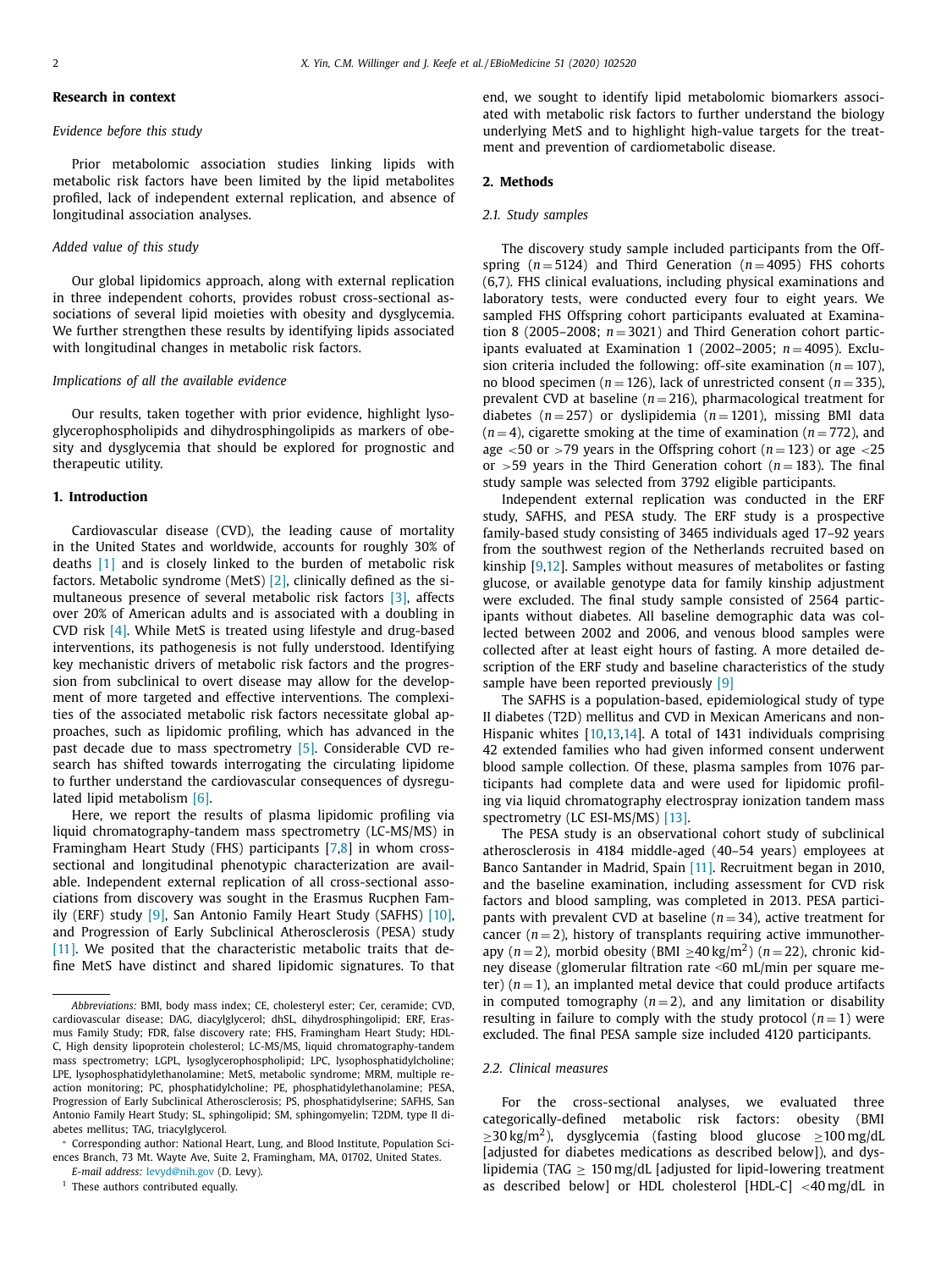<span id="page-2-0"></span>

abbr: BMI=body mass index,ERF=Erasmus Family Study,FBG=fasting blood glucose, FHS=Framingham Heart Study, LC/MS=liquid chromatography mass spectrometry, PESA=Progression of Early Subclinical Atherosclerosis, SAFHS=San Antonio Family Heart Study

**Fig. 1.** Flow chart of experimental design.

men or <50 mg/dL in women). All definitions were obtained from the National Cholesterol Education Program's Adult Treatment Panel III report [\[19\].](#page-7-0) For the longitudinal analyses, serial changes (from the baseline examination to the follow-up examination) in the continuous measures of the above-mentioned metabolic risk factors were used as the outcomes. The continuous measures for obesity, dysglycemia, and dyslipidemia were BMI  $\lceil \text{kg/m}^2 \rceil$ , fasting blood glucose [mg/dL], and TAG [mg/dL] and HDL-C [mg/dL], respectively.

# *2.3. Study design*

A  $2 \times 2 \times 2$  factorial study design was used in the FHS to group samples according to the presence or absence of each of the three central metabolic risk factors. Based on the clinical cut-points described above, eight  $(2 \times 2 \times 2 = 8)$  mutually-exclusive groups were generated from the three dichotomized outcomes. 80–84 individuals were selected for each group while controlling for sex and cohort across all groups. The longitudinal study sample consisted of all FHS participants in the cross-sectional sample who attended the subsequent clinic examination and had complete follow-up data for the traits of interest ( $n = 554$ ). For those on lipid-lowering  $(n=133)$  or diabetes medications  $(n=30)$  at follow-up, observed values were also adjusted for treatment effects (see Statistical Methods for details). Fig. 1 provides a flow chart so the experimental design can be visualized.

# *2.4. Lipidomic profiling*

Lipidomic profiling for replication was carried out via three different platforms – 1) liquid chromatography-mass spectrometry (LC-MS), 2) AbsoluteIDQ p150 Kit of Biocrates Life Sciences AG, and 3) electrospray-ionization mass spectrometry (ESI-MS) – using methods previously described [\[15–18\]](#page-7-0)

A detailed description of the LC-MS based lipidomic profiling methods used in the FHS is provided in the Supplementary Text and [Table](#page-4-0) 2a contains the metabolite transitions used in the MRM mass spectrometry.

# *2.5. Statistical methods*

Statistical analyses were performed with SAS software version 9.2 (SAS Institute, Inc., Cary, NC, USA). All lipid measurements were rank-normalized via the Blom method [\[20\].](#page-7-0) For the FHS crosssectional analyses, we used generalized linear mixed models (SAS procedure: GLIMMIX) to identify lipid species that (a) differed across all eight metabolic risk factor groups and (b) were associated with individual risk factors. All analyses were adjusted for the following baseline covariates: age, sex, cohort, and age-cohort interaction. To identify lipid-level associations across all eight groups, each lipid marker was treated as the outcome variable and the eight-level risk group as the main predictor. That is, our models were lipid level ~ cohort age sex cohort∗age risk-factor-classes (∗ levels).

To identify independent associations between lipid levels and metabolic risk factors, each lipid marker was considered as the outcome variable and each risk factor as the main predictor with the other two risk factors as covariates. That is, our models were lipid level ~ cohort age sex cohort∗age obesity dysclycemia dyslipidemia, where cohort, sex, obesity, dysclycemia and dyslipidemia are binary variables.

Secondary analyses of the dyslipidemia axis were conducted using the same models to explore independent associations between lipid species and high versus low TAG and HDL-C. In the PESA samples, generalized linear mixed models were used to identify lipid associations across all eight risk factor groups and with obesity, dysglycemia, and dyslipidemia. All replication models were adjusted for sex and baseline age. In addition, for individuals in the PESA cohort with self-reported use of lipid-lowering or diabetes medications, values were adjusted for treatment effects as follows. HDL-C was lowered by 10% and TAG was raised by 20% for individuals on lipid-lowering treatment, and glucose was raised by 10% or to a maximum of 126 mg/dL for those on diabetes medications [\[21\].](#page-7-0) In the ERF, pairwise partial correlation coefficients were generated for each metabolite-trait association, and all analyses were adjusted for age, sex, lipid-lowering medications, and family relationship using *polygenic* in the GenABEL R package [\[22\].](#page-7-0) Bonferroni-corrected *p*-values for obesity and dysglycemia were individually calculated as 0.05/n where n was equal to the number of metabolites measured in the ERF with available data for the corresponding trait.

For the longitudinal analyses, single marker associations were evaluated using general linear models (SAS procedure: GLM) with each lipid marker as the predictor and longitudinal changes in each metabolic trait (BMI, glucose, TAG, and HDL-C) as the outcome. All models were adjusted for age, sex, cohort, and baseline values of BMI, glucose, TAG, total cholesterol, and HDL-C. For individuals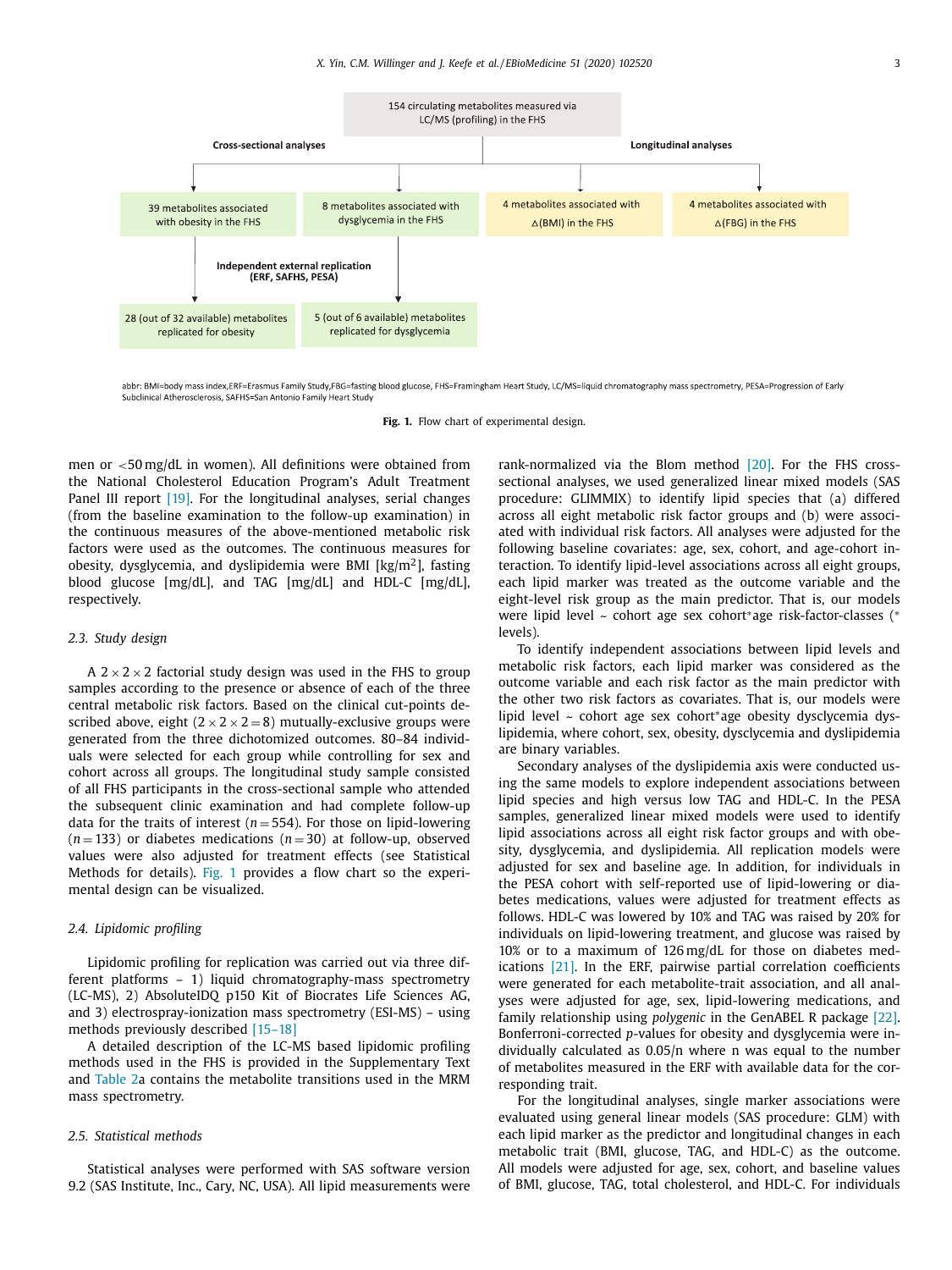| Clinical characteristics          | Group 1        | Group 2        | Group 3      | Group 4      | Group 5      | Group 6      | Group 7        | Group 8        |
|-----------------------------------|----------------|----------------|--------------|--------------|--------------|--------------|----------------|----------------|
| Obesity*                          |                |                |              |              | $^{+}$       | $^+$         | $^{+}$         | $^+$           |
| Dyslipidemia*                     |                |                | $^{+}$       | $^+$         |              |              | $^{+}$         | $^+$           |
| Dysglycemia*                      |                | $^{+}$         |              | $^{+}$       |              | $^{+}$       | -              | $^+$           |
| Sample size (n)                   | 84             | 83             | 84           | 84           | 82           | 84           | 74             | 83             |
| Age (years)                       | $52 \pm 14$    | $54 \pm 13$    | $52 + 14$    | $54 \pm 15$  | $53 + 12$    | $54 \pm 11$  | $50 \pm 14$    | $55 \pm 13$    |
| Women $(\%)$                      | 50             | 49             | 50           | 50           | 50           | 50           | 57             | 49             |
| BMI $\left(\frac{kg}{m^2}\right)$ | $24.5 \pm 2.8$ | $25.0 \pm 2.7$ | $25.9 + 2.7$ | $26.6 + 2.3$ | $32.4 + 2.3$ | $35.9 + 5.1$ | $35.4 \pm 4.8$ | $34.9 \pm 4.9$ |
| $HDL-C$ (mg/dL)                   | $65 \pm 18$    | $62 \pm 15$    | $45 + 11$    | $44 + 14$    | $61 + 13$    | $58 + 13$    | $42 + 10$      | $42 + 10$      |
| TAG $(mg/dL)$                     | $81 + 26$      | $84 \pm 26$    | $167 + 115$  | $175 + 91$   | $92 + 28$    | $95 + 29$    | $165 + 77$     | $202 \pm 148$  |
| Glucose $(mg/dL)$                 | $92 + 5$       | $107 + 15$     | $92 + 5$     | $107 + 7$    | $93 \pm 4$   | $109 + 7$    | $93 + 5$       | $122 + 37$     |

**Table 1** Study design and clinical characteristics of FHS samples.

<sup>∗</sup> (+) and (-) represent the presence and absence, respectively, of obesity, dysglycemia, and dyslipidemia in each of the eight metabolic risk factor groups. Obesity was defined as BMI <sup>≥</sup><sup>30</sup> kg/m2. Dysglycemia was defined as fasting blood glucose <sup>≥</sup><sup>100</sup> mg/dL. Dyslipidemia was defined as either TAG ≥150 mg/dL or HDL-C <40 mg/dL in men or <50 mg/dL in women.

with self-reported use of lipid-lowering or diabetes medications at follow-up, values were adjusted as described above. We evaluated multimarker associations with longitudinal changes using stepwise regression with forward selection. Lipid markers with false discovery rate (FDR)  $<$  0.25 in the single-marker analysis were considered as initial candidates for each trait. A dynamic *p*-value threshold corresponding to  $FDR < 0.25$  was used for selection at each step [at step *i, p* <  $(0.25 * i/154)$ ]. For each trait, an aggregate  $\mathbb{R}^2$ was calculated from the final model after forward selection.

To account for intercorrelations among lipid markers, principal component analyses were performed for the discovery  $(n=22)$ principal components) and PESA replication  $(n = 13)$  principal components) sets. The number of principal components with eigenvalues  $>1$  was deemed the number of "independent" tests, and Bonferroni correction was applied to account for multiple testing. For the cross-sectional analyses, the experiment-wide *p*-value threshold was determined as 0.05/*n* where *n* was equal to the number of principal components times four primary analyses (three risk factors plus the eight-group comparison) [\[23\].](#page-7-0) This method vielded a threshold of *p* <  $5.7 \times 10^{-4}$  for the FHS [0.05/(4 × 22)]. The same methodology was used to determine the *p*-value threshold ( $p < 5.7 \times 10^{-4}$ ) for the longitudinal study, considering the four primary analyses (one per continuous metabolic trait).

# *2.6. Ethics statement*

Informed consent was given by all participants at time of exam cycle from the FHS. The clinical study protocol was approved by the Boston University Medical Campus Institutional Review Board.

#### **3. Results**

#### *3.1. Study sample characteristics*

Table 1 lists the clinical characteristics of the 658 FHS participants according to the eight prespecified combinatorial groups. By design, mean age and percentage of women were consistent across all eight groups in the FHS, while by design, BMI, glucose, and lipid levels (HDL-C and TAG) varied. Supplementary Table 1 shows the clinical characteristics of the FHS longitudinal sample  $(n=554)$  at the baseline and follow-up examinations. Mean changes, adjusted for lipid-lowering or hyperglycemia medicationuse, were determined from baseline to follow-up for the four metabolic traits:  $0.6 \pm 2.6$  kg/m<sup>2</sup> for BMI,  $0.5 \pm 20.4$  mg/dL for fasting glucose,  $3.6 \pm 10.7$  mg/dL for HDL-C, and  $-0.5 \pm 84.6$  mg/dL for TAG.

#### *3.2. Analytical set of potential lipidomic biomarkers*

154 distinct metabolites representing ten classes and subclasses were measured in the FHS: four ceramides (Cers), 11 cholesteryl esters (CEs), eight diacylglycerols (DAGs), 21 lysophosphatidylcholines (LPCs), four lysophosphatidylethanolamines (LPEs), 28 phosphatidylcholines (PCs), 11 phosphatidylethanolamines (PEs), one phosphatidylserine (PS), 26 sphingomyelins (SMs), and 40 triacylglycerols (TAGs). A correlation matrix for all 154 lipid species is provided in Supplementary Figure 1. Many metabolite species were positively correlated, with the exception of some LPCs and TAGs, which were negatively correlated. [Fig.](#page-2-0) 1 provides a flow chart of the analytical set and how each marker are used for analysis.

#### *3.3. FHS cross-sectional associations with metabolic risk factors*

Among the aforementioned lipid species, several were crosssectionally associated with obesity  $(n=39;$  [Table](#page-4-0) 2), dysglycemia  $(n=8;$  [Table](#page-4-0) 3), and dyslipidemia  $(n=89;$  Supplementary Table 4) in the FHS. Many of the lipid markers for obesity were LPCs  $(n=18;$  [Table](#page-4-0) 2). LPCs, PCs, and LPEs were inversely associated, while SMs, TAGs, and DAGs were directly correlated with obesity [\(Table](#page-4-0) 2). Eight lipids were associated with dysglycemia; LPCs  $(n=5,$  [Table](#page-4-0) 3) were inversely associated, while SMs and Cer  $(n=3,$ [Table](#page-4-0) 3) were directly correlated with dysglycemia. The SM and Cer species are dihydrosphingolipids (dhSLs), which have backbones comprised of sphinganine (d18:0) rather than sphingosine (d18:1) as is the case for sphingolipids (SLs). Supplementary Table 4 lists all 89 lipid species associated with dyslipidemia (di $rect = 63$ , inverse = 26) along with their corresponding replication results. We further analyzed the metabolites by class; results are shown in Supplementary Figures 2, 3, 4, and 5 for obesity, dysglycemia, low vs. high HDL-C, and high vs. low TAG, respectively. Despite directional consistency, the majority of the associations between metabolite classes representing several individual lipid species and metabolic risk factors were not statistically significant, likely due to the broad diversity of individual metabolite species represented.

# *3.4. External replication*

Independent external replication of all FHS cross-sectional metabolite associations with obesity and dysglycemia was sought in the ERF study, SAFHS, and PESA. Of the 39 metabolites that were cross-sectionally associated with obesity in the FHS, a total of 32 had available data for replication. Of these 32 metabolites, 28 were significantly associated with obesity at  $p < 1.56E-03$  (0.05/32) [\(Table](#page-4-0) 2, Supplementary Table 2). Of the eight metabolites crosssectionally associated with dysglycemia in the FHS, six had available data for replication. Of these six metabolites, five were associated with dysglycemia at  $p < 8.3E-03$  (0.05/6) [\(Table](#page-4-0) 3, Supplementary Table 3).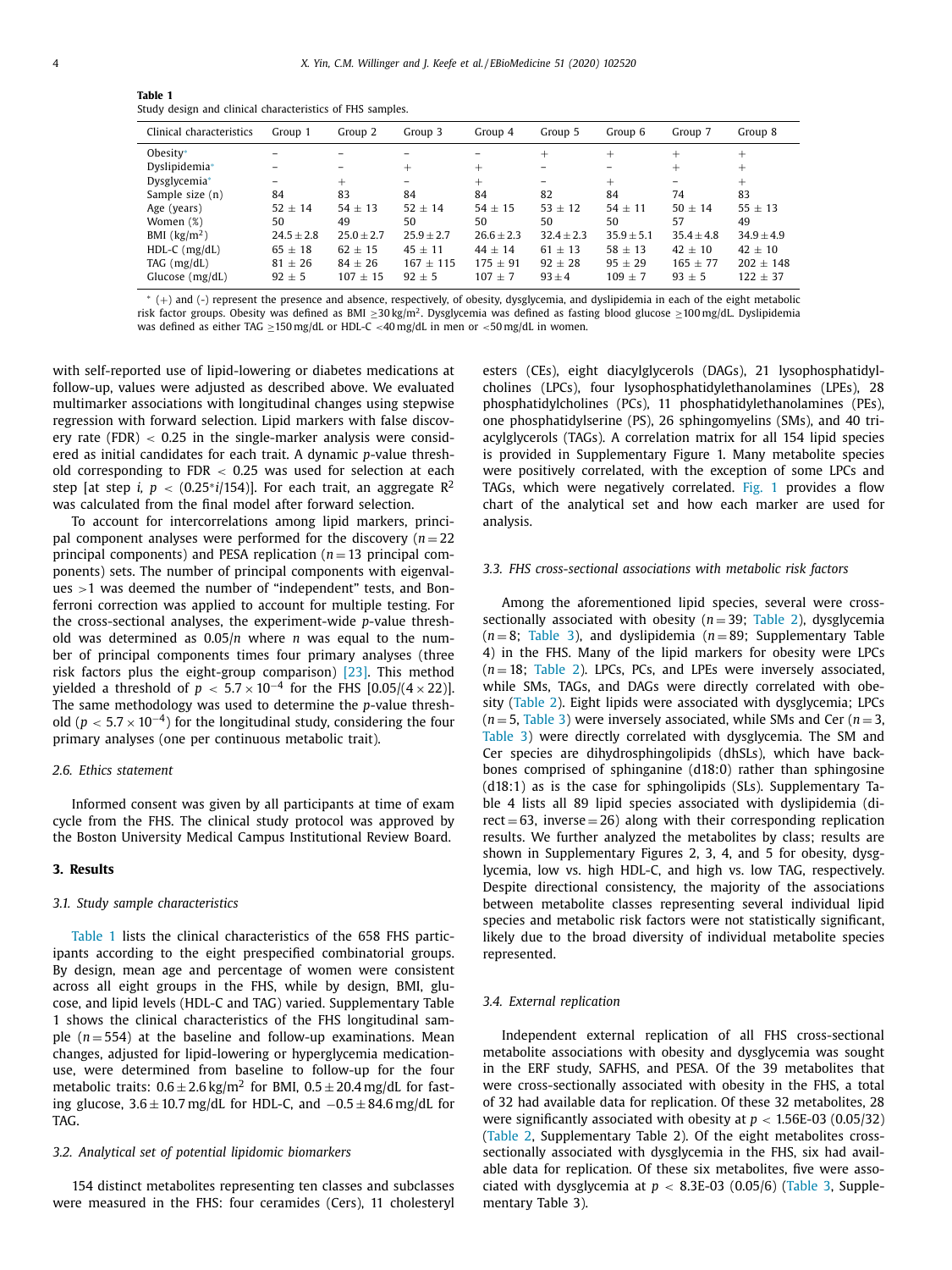<span id="page-4-0"></span>**Table 2** Cross-sectional lipid associations with obesity in FHS.

| Lipid species   | Class      | Estimated $\beta^*$ | SE    | P-value <sup>†</sup> | Replication <sup>#</sup> |
|-----------------|------------|---------------------|-------|----------------------|--------------------------|
| LPC 17:0        | LPC        | $-0.618$            | 0.072 | 1.05E-16             | $\sqrt{}$                |
| LPC 18:2        | LPC        | $-0.524$            | 0.069 | 1.67E-13             | $\sqrt{}$                |
| LPC 18:0p       | LPC        | $-0.503$            | 0.070 | 2.28E-12             | $\checkmark$             |
| LPC 18:1        | LPC        | $-0.510$            | 0.072 | 3.89E-12             | $\checkmark$             |
| LPC 18:0e       | LPC        | $-0.503$            | 0.071 | 3.95E-12             | $\checkmark$             |
| PC 16:2e        | PC         | $-0.448$            | 0.067 | 4.52E-11             |                          |
| SM 36:0         | SM         | 0.493               | 0.075 | 7.81E-11             |                          |
| LPC 22:5        | LPC        | $-0.462$            | 0.073 | 5.08E-10             |                          |
| PC 40:8         | PC         | $-0.460$            | 0.074 | 8.80E-10             |                          |
| LPC 17:1        | LPC        | $-0.447$            | 0.073 | 1.97E-09             | $\checkmark$             |
| LPC 15:0        | LPC        | $-0.439$            | 0.076 | 1.06E-08             | $\sqrt{}$                |
| LPC 18:0        | LPC        | $-0.423$            | 0.074 | 1.34E-08             | $\checkmark$             |
| LPC 22:6        | LPC        | $-0.427$            | 0.075 | 2.26E-08             | $\checkmark$             |
| PC 34:0         | PC         | $-0.407$            | 0.074 | 6.45E-08             |                          |
| LPC 16:0        | LPC        | $-0.387$            | 0.072 | 1.31E-07             | $\checkmark$             |
| LPC 20:4        | LPC        | $-0.365$            | 0.071 | 3.30E-07             | $\checkmark$             |
| LPC 18:1e       | LPC        | $-0.373$            | 0.073 | 4.35E-07             | $\sqrt{}$                |
| TAG 50:1        | <b>TAG</b> | 0.329               | 0.065 | 6.44E-07             | $\sqrt{}$                |
| TAG 50:2        | <b>TAG</b> | 0.323               | 0.065 | 7.76E-07             | $\sqrt{}$                |
| LPC 18:3        | LPC        | $-0.369$            | 0.076 | 1.40E-06             |                          |
| PC 38:3         | PC         | 0.362               | 0.075 | 1.66E-06             | $\sqrt{}$                |
| SM (d18:0/24:0) | SM         | 0.347               | 0.075 | 4.86E-06             |                          |
| LPE 16:0        | <b>LPE</b> | $-0.352$            | 0.078 | 7.17E-06             | $\checkmark$             |
| TAG 48:0        | <b>TAG</b> | 0.310               | 0.069 | 8.65E-06             | $\sqrt{}$                |
| LPE 18:1        | LPE        | $-0.343$            | 0.077 | 1.04E-05             | $\checkmark$             |
| LPC 16:0e       | LPC        | $-0.317$            | 0.072 | 1.16E-05             | $\checkmark$             |
| LPC 16:1e       | LPC        | $-0.310$            | 0.072 | 1.86E-05             | $\sqrt{}$                |
| DAG 32:0        | <b>DAG</b> | 0.280               | 0.067 | 3.04E-05             |                          |
| LPC 18:2e       | LPC        | $-0.299$            | 0.074 | 5.24E-05             | $\checkmark$             |
| TAG 48:1        | <b>TAG</b> | 0.276               | 0.069 | 6.40E-05             | $\sqrt{}$                |
| PC 40:7         | PC         | $-0.302$            | 0.075 | 6.85E-05             | $\checkmark$             |
| PC 36:3e        | PC         | $-0.283$            | 0.072 | 1.01E-04             | $\checkmark$             |
| LPC 20:5        | LPC        | $-0.296$            | 0.076 | 1.04E-04             |                          |
| TAG 52:1        | <b>TAG</b> | 0.251               | 0.066 | 1.51E-04             | $\checkmark$             |
| LPE 18:2        | LPE        | $-0.276$            | 0.078 | 4.26E-04             | $\sqrt{}$                |
| PC 34:1e        | PC         | $-0.249$            | 0.071 | 4.58E-04             |                          |
| PC 36:2         | PC         | $-0.270$            | 0.077 | 4.85E-04             | $\checkmark$             |
| PC 36:0         | PC         | $-0.270$            | 0.077 | 5.13E-04             | $\sqrt{}$                |
| DAG 34:1        | <b>DAG</b> | 0.221               | 0.064 | 5.48E-04             |                          |

<sup>∗</sup> Estimated β coefficients represent the mean differences in standardized lipid measures between participants with and without obesity.

† The *p*-value threshold for significance was determined by the Bonferroni method and based on the number of principal components. In FHS, the *p*-value threshold was  $p < 5.7 \times 10^{-4}$  [0.05/(22×4)].

# The p-value threshold for replication in the ERF study, PESA cohort, and SAFHS of the lipid cross-sectional associations with obesity was calculated using Bonferroni correction to be  $1.56 \times 10^{-3}$  (0.05/32).√ denotes lipid species that replicated in the ERF study, PESA cohort, or SAFHS.Abbreviations: DAG=diacylglycerol; LPC=lysophosphatidylcholine; LPE=lysophosphatidylethanolamine; PC=phosphatidylcholine; SM=sphingomyelin; TAG=triacylglycerol.

| Table 3                                                     |             |                        |           |
|-------------------------------------------------------------|-------------|------------------------|-----------|
| Cross-sectional lipid associations with dysglycemia in FHS. |             |                        |           |
| Linid Species                                               | Linid Class | <b>Estimated</b> $B^*$ | $P$ -valu |

| Lipid Species                 | Lipid Class | Estimated $\beta^*$  | <b>SE</b>      | P-value <sup>†</sup> | Replication <sup>#</sup> |
|-------------------------------|-------------|----------------------|----------------|----------------------|--------------------------|
| Cer (d18:0/24:0)<br>LPC 18:1e | Cer         | 0.280                | 0.070          | 6.59E-05             |                          |
| LPC $17:0$                    | LPC<br>LPC  | $-0.279$<br>$-0.271$ | 0.073<br>0.073 | 1.50E-04<br>1.98E-04 | $\sqrt{ }$<br>$\sqrt{ }$ |
| SM 36:0                       | SM          | 0.275                | 0.075          | 2.43E-04             |                          |
| LPC 18:0e                     | LPC         | $-0.260$             | 0.071          | 2.80E-04             | $\sqrt{ }$               |
| LPC 16:1e                     | LPC         | $-0.254$             | 0.072          | 4.48E-04             | $\sqrt{}$                |
| SM (d18:0/24:0)               | SM          | 0.265                | 0.075          | 4.79E-04             |                          |
| LPC 18:0p                     | LPC         | $-0.244$             | 0.070          | 5.48E-04             | $\sqrt{}$                |

<sup>∗</sup> Estimated β coefficients represent the mean differences in standardized lipid measures between participants with and without dysglycemia.

† The *<sup>p</sup>*-value threshold for significance in FHS (*<sup>p</sup>* <sup>&</sup>lt; 5.7 <sup>×</sup> <sup>10</sup>−4) was determined by the

Bonferroni method [0.05/(22×4)]. # The *<sup>p</sup>*-value threshold for replication in the ERF study, PESA cohort, and SAFHS of the lipid cross-sectional associations with dysglycemia was calculated using Bonferroni correction to be 8.33 <sup>×</sup> <sup>10</sup>−<sup>3</sup> (0.05/6).<sup>√</sup> denotes lipid species that replicated in the ERF, SAFHS, or PESA.Abbreviations: Cer = ceramide; LPC = lysophosphatidylcholine; SM = sphingomyelin.

# *3.5. Associations with longitudinal changes in metabolic traits*

We identified several lipid species associated with longitudinal changes in BMI  $(n=4)$ , glucose  $(n=4)$ , and HDL-C  $(n=1)$ [\(Table](#page-5-0) 4). LPCs 16:0, 18:0, 16:0e, and 22:5 were inversely associated with change in BMI [follow-up minus baseline]. These four LPCs were also inversely associated with BMI in the cross-sectional analyses. LPC 18:1 and PC 36:2 were inversely associated with change in glucose, and SM 36:0 and SM (d18:0/24:0) were directly associated with change in glucose. Both SMs were also directly associated with dysglycemia in the cross-sectional analyses. SM (d18:2/24:1), which was inversely associated with dyslipidemia in cross-sectional analysis, was directly associated with longitudinal change in HDL-C.

In multimarker analyses, we identified multimarker panels associated with longitudinal changes in metabolic traits [\(Table](#page-5-0) 5). The BMI multimarker consisted of LPC 16:0, which explained 2.9% of the variation in longitudinal change in BMI (baseline BMI explained 2.7%). SM 36:0 and DAG 36:2 were retained in the final glucose model, together accounting for 6.1% of the variation in change in glucose (baseline glucose explained 22.1%). The HDL-C model contained SM (d18:2/24:1), LPC 20:3, and PS 36:0. This multimarker panel explained 8.4% of the variation in change in HDL-C (baseline HDL-C explained 3.2%). LPC 18:3, SM (d18:1/16:0), and Cer (d18:1/24:1) were retained in the final TAG model. These lipids accounted for 8% of the variation in change in TAG (baseline TAG explained 20.7%).

# **4. Discussion**

Associations between plasma lipid classes and metabolic risk factors have been reported [\[24–29\],](#page-7-0) but many of these studies were limited to single site studies with small numbers of lipid species or case-control analyses. We used liquid chromatographytandem mass spectrometry to detect cross-sectional and longitudinal lipidomic signatures of key metabolic risk factors. Our crosssectional lipidomic signatures of obesity and dysglycemia were highly replicable in external studies and highlight two lipid classes as biomarkers of metabolic risk: lysoglycerophospholipids (LGPLs) and sphingolipids (SLs).

#### *4.1. Lysoglycerophospholipid markers of metabolic traits*

Cross-sectional and longitudinal analyses of obesity/BMI and dysglycemia/fasting blood glucose identified significant associations with LGPLs, which are generated along with a free fatty acid by phospholipase-mediated hydrolysis of glycerophospholipids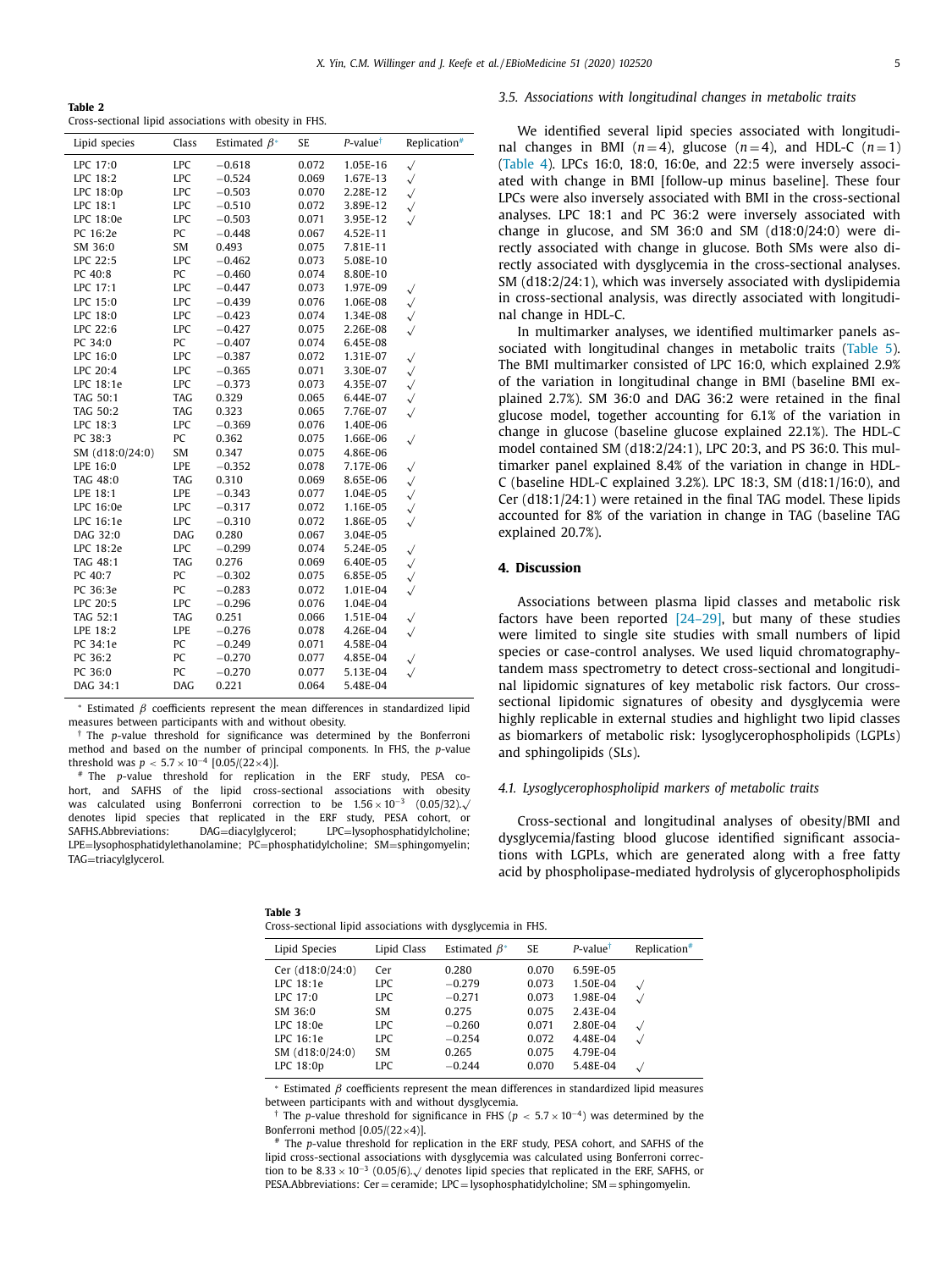| Change in metabolic trait | Lipid species   | Lipid class | Estimated $\beta^*$ | <b>SE</b> | $P$ -value <sup>T</sup> | <b>FDR</b> | Partial $R^2$ |
|---------------------------|-----------------|-------------|---------------------|-----------|-------------------------|------------|---------------|
| BMI                       | LPC 16:0        | <b>LPC</b>  | $-0.57$             | 0.14      | 6.7E-05                 | 0.01       | 0.029         |
|                           | <b>LPC 18:0</b> | <b>LPC</b>  | $-0.50$             | 0.13      | 1.7E-04                 | 0.01       | 0.026         |
|                           | LPC 16:0e       | <b>LPC</b>  | $-0.44$             | 0.12      | $4.2E - 04$             | 0.02       | 0.023         |
|                           | LPC 22:5        | <b>LPC</b>  | $-0.45$             | 0.13      | $4.3E - 04$             | 0.02       | 0.023         |
| Glucose                   | SM 36:0         | SM          | 3.71                | 0.91      | 5.0E-05                 | 0.01       | 0.030         |
|                           | LPC 18:1        | <b>LPC</b>  | $-3.37$             | 0.93      | 2.9E-04                 | 0.02       | 0.024         |
|                           | SM (d18:0/24:0) | SM          | 3.34                | 0.92      | $3.2E-04$               | 0.02       | 0.024         |
|                           | PC 36:2         | PC          | $-2.97$             | 0.85      | $5.2E-04$               | 0.02       | 0.022         |
| HDL-C                     | SM (d18:2/24:1) | SM          | 2.61                | 0.55      | 2.8E-06                 | 0.00       | 0.040         |

Single marker associations with longitudinal changes in metabolic risk factors.

 $*$  Estimated *β* coefficients represent the mean differences in longitudinal change (native units) in the stated metabolic trait per one standard deviation difference in lipid measures.

† The *<sup>p</sup>*-value threshold for significance (*<sup>p</sup>* <sup>&</sup>lt; 5.7 <sup>×</sup> <sup>10</sup>−4) was determined by the Bonferroni method  $[0.05/(22\times4)]$ .Abbreviations: LPC = lysophosphatidylcholine; PC = phosphatidylcholine; SM = sphingomyelin.Lipids also associated in cross-sectional analysis with the corresponding metabolic risk factor are shown in **bold**.

|--|--|--|--|

<span id="page-5-0"></span>**Table 4**

Multimarker associations with longitudinal changes in metabolic risk factors.

| Change in metabolic trait | Parameter                        | Estimated $\beta^*$ | <b>SE</b> | P-value <sup>†</sup> | R[2]  |
|---------------------------|----------------------------------|---------------------|-----------|----------------------|-------|
| BMI                       | Baseline BMI                     | $-0.08$             | 0.02      | 1E-04                | 0.027 |
|                           | Baseline Covariates <sup>‡</sup> |                     |           |                      | 0.051 |
|                           | LPC 16:0                         | $-0.56$             | 0.14      | $< 1.0E - 04$        | 0.029 |
|                           | Multi-Metabolite Panel           |                     |           |                      | 0.029 |
| Glucose                   | <b>Baseline Glucose</b>          | $-0.53$             | 0.04      | $< 1.0E - 04$        | 0.221 |
|                           | Baseline Covariates <sup>‡</sup> |                     |           |                      | 0.289 |
|                           | SM 36:0                          | 4.05                | 0.90      | $< 1.0E - 04$        | 0.036 |
|                           | DAG 36:2                         | $-4.58$             | 1.23      | 2.0E-04              | 0.025 |
|                           | Multi-Metabolite Panel           |                     |           |                      | 0.061 |
| $HDL -$                   | Baseline HDL-C                   | $-0.15$             | 0.04      | $< 1.0E - 04$        | 0.032 |
| C                         | Baseline Covariates <sup>‡</sup> |                     |           |                      | 0.097 |
|                           | SM (d18:2/24:1)                  | 2.67                | 0.57      | $< 1.0E - 04$        | 0.042 |
|                           | LPC 20:3                         | 1.60                | 0.50      | 1.6E-03              | 0.020 |
|                           | PS 36:0                          | $-1.60$             | 0.48      | 9.0E-04              | 0.022 |
|                           | Multi-Metabolite Panel           |                     |           |                      | 0.084 |
| TAG                       | Baseline TAG                     | $-0.57$             | 0.05      | $< 1.0E - 04$        | 0.207 |
|                           | Baseline Covariates <sup>‡</sup> |                     |           |                      | 0.260 |
|                           | LPC 18:3                         | $-12.75$            | 3.61      | 4.0E-04              | 0.023 |
|                           | SM (d18:1/16:0)                  | $-21.18$            | 5.05      | $< 1.0E - 04$        | 0.032 |
|                           | Cer (d18:1/24:1)                 | 15.91               | 4.24      | 2.0E-04              | 0.026 |
|                           | Multi-Metabolite Panel           |                     |           |                      | 0.080 |

<sup>∗</sup> Estimated β coefficients represent the mean differences in longitudinal change (native units) in the stated metabolic trait per one standard deviation difference in lipid measures.

† A dynamic *p*-value threshold for entrance into the model was defined based on FDR < 0.25 [at step *i, p* < (0.25∗*i*)/154].

‡ Baseline covariates were as follows: age; sex; cohort; batch; and baseline values for total cholesterol, HDL-C, glucose, and BMI.Abbreviations: LPC = lysophosphatidylcholine: DAG = diacylglycerol; PS = phosphatidylserine; SM = sphingomyelin; Cer = ceramide.Lipids also significant in individual longitudinal associations are shown in *italics*.

(GPLs; supplementary figure 6c) [\[30\].](#page-7-0) The predominant LGPL in our results was lysophosphatidylcholine (LPC). We identified inverse cross-sectional associations between all LPCs and obesity  $(n=18;$  [Table](#page-4-0) 2). Fifteen (83%) of these associations replicated in the ERF and SAFHS (Supplementary Tables 2 and 3). Four of the 18 LPCs cross-sectionally associated with obesity in the FHS were also associated with longitudinal changes in BMI (Table 4). Five of the LPCs associated with obesity cross-sectionally in the FHS were also inversely associated with dysglycemia (Supplementary Table 5), and all five of these associations replicated. Nine phosphatidylcholines (PCs) were associated with obesity [\(Table](#page-4-0) 2) – all showing inverse associations, with the exception of PC (38:3), which showed a positive association with obesity ( $\beta = 0.36$ ,  $P = 1.7E-06$ ; [Table](#page-4-0) 2). This association replicated in the ERF, and prior work has shown PC (38:3) to be positively associated with CVD [\[31\]](#page-7-0) and enriched in atherosclerotic plaques [\[32\].](#page-7-0) Of the nine PCs associated with obesity, seven were available for replication and five (71%), including PC (38:3), replicated (Supplementary Table 2). Lysophosphatidylethanolamine (LPE), another LGPL class detected by our lipid-profiling platform, was inversely associated with obesity in the FHS [\(Table](#page-4-0) 2); all three LPEs associated with obesity in the FHS replicated (Supplementary Table 2). Overall, LGPLs were inversely associated with metabolic risk factors.

Recent evidence, which has implicated LGPLs in essential signaling processes [\[33\],](#page-7-0) highlights the potential utility of these lipid classes as novel biomarkers of cardiometabolic risk. LPCs are the most well-characterized and abundant LGPL in human plasma (125–143  $\mu$ M in healthy individuals) [\[34\],](#page-7-0) and circulating levels are determined by their generation via two pathways – 1) transfer of a fatty acid from PC to cholesterol by lecithin-cholesterol acyltransferase (LCAT; supplementary Figure 6d), and 2) phospholipase  $A_2$ (PLA<sub>2</sub>)-mediated hydrolysis of PC [\[35\]](#page-7-0) (Supplementary Figure 6c, bottom) and clearance via transporters such as albumin and alpha-1 acid glycoprotein [\[34\].](#page-7-0) While LPCs have been found to be elevated in atherosclerotic plaques [\[32\],](#page-7-0) and thus might be expected to positively correlate with metabolic risk factors, we found inverse associations between LPCs and obesity and dysglycemia [\(Tables](#page-4-0) 2, [3\)](#page-4-0). This seemingly counterintuitive finding for LPCs, however, has been demonstrated for CVD [\[31,36\]](#page-7-0) and perhaps reflects an increase in LPC catabolism or a decrease in its generation in such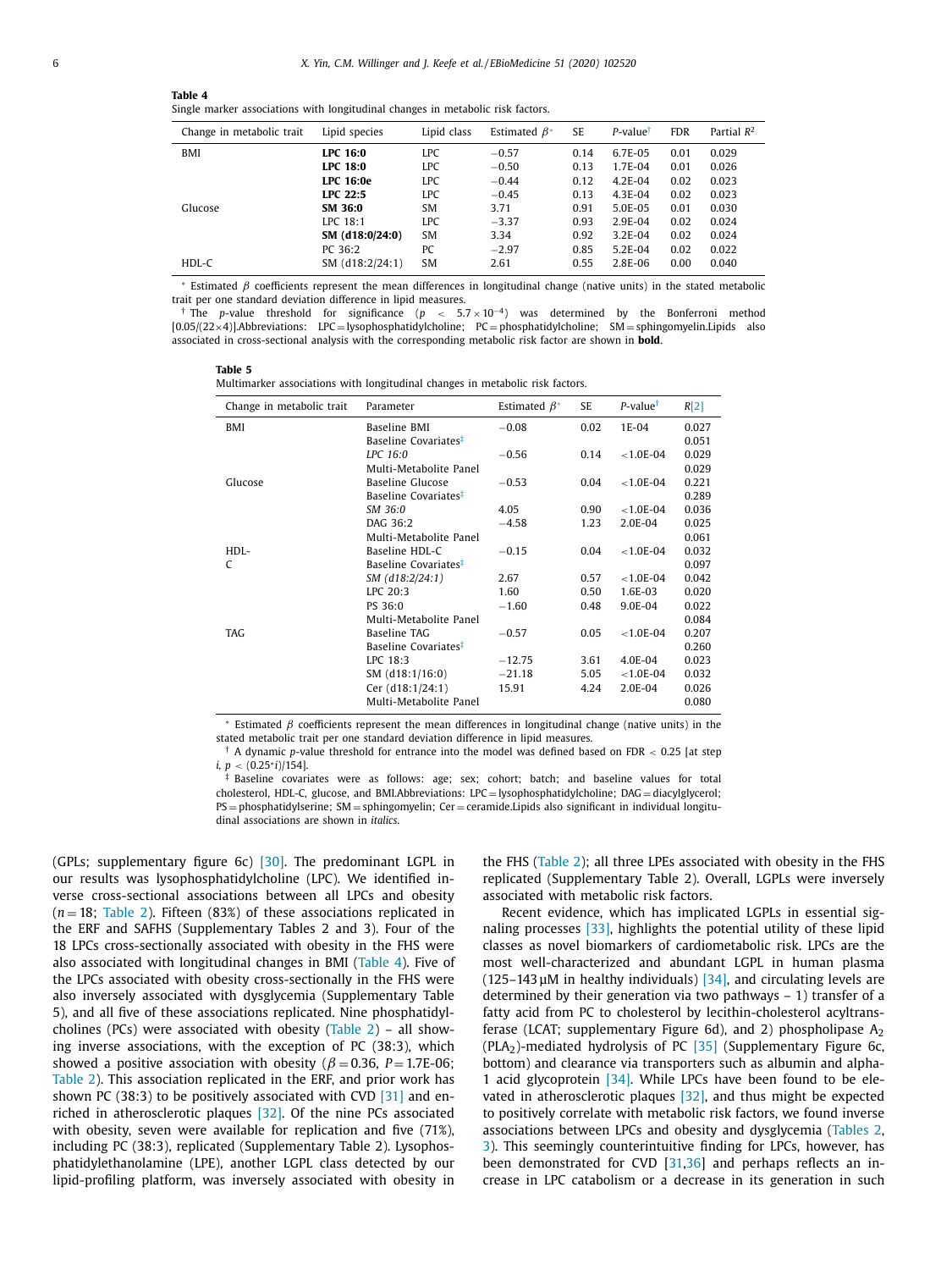physiological states. Indeed, individuals with coronary artery disease have been shown to have lower LCAT activity [\[37\],](#page-7-0) and three recent studies found reduced plasma LPC levels in obese patients [\[24,25,13\]](#page-7-0). Furthermore, higher levels of circulating LPC could reflect a lower rate of atherogenic lysophosphatidic acid production via autotaxin-mediated LPC hydrolysis, thus conferring a net protective effect on CVD [\[38\].](#page-7-0) Therefore, in conjunction with recent epidemiological evidence associating dairy consumption with changes in circulating LPC 17:0 [\[39\],](#page-8-0) an abundance of genetic, epidemiologic, functional, and biochemical data implicating LPCs in CVD suggest that mechanistically understanding the enzyme kinetics and complexities of LPC metabolism may highlight promising therapeutic targets.

# *4.2. Sphingolipid markers for metabolic traits*

Sphingolipids, comprised of Cers, SMs, and their reduced forms (dhCers and dhSMs), were positively associated with obesity [\(Table](#page-4-0) 2) and dysglycemia [\(Table](#page-4-0) 3). The two dhSMs positively associated with obesity – SM 36:0 and SM (d18:0/24:0) – were also positively associated with dysglycemia, along with Cer (d18:0/24:0). Cer (d18:0/24:0) shares the same sphingosine backbone and fatty acyl side chains as SM (d18:0/24:0) such that the two are inter-convertible via the enzymatic actions of sphingomyelin synthase (SMS; Cer→SM) and sphingomyelinase (SMase;  $SM \rightarrow Cer$ ). Of note, SM 36:0 and SM (d18:0/24:0) were also associated with longitudinal change in glucose [\(Table](#page-5-0) 4).

Sphingolipids, which are characterized by a sphingosine backbone, are synthesized de novo from the condensation of palmitoyl-CoA and serine by serine palmitoyltransferase  $[40]$ , with the resulting dhCer being oxidizable by dihydroceramide desaturases (Des) to Cer. Sphingolipids are integral structural constituents of lipid membranes and are involved in cell signaling and apoptosis [\[41,42\]](#page-8-0), with SMs being the most prevalent SLs in human plasma that can be derived from Cers via SMS, releasing a DAG in the process [\[41,43\]](#page-8-0) (Supplementary Figure 6a). Sphingomyelin inhibits lipoprotein lipase (LPL)-catalyzed hydrolysis of TAG [\[44\]](#page-8-0) and LCATcatalyzed esterification of cholesterol [\[45\]](#page-8-0) (Supplementary Figure 6b), and individuals with SMase deficiency (Niemann-Pick disease) have low plasma HDL-C levels [\[46\]](#page-8-0) due to SM-mediated inhibition of cholesterol efflux. Sphingomyelin accumulation has been associated with T2DM [\[47\]](#page-8-0) and observed in mouse models of insulin resistance [\[48,49\]](#page-8-0) as well as in the skeletal muscle and serum of obese, insulin-resistant humans [\[27](#page-7-0)[,50,51\]](#page-8-0).

Prior studies have shown plasma SM levels to predict coronary artery disease risk, possibly due to their strong correlations with apolipoprotein B (apoB) and TAG levels [\[52\].](#page-8-0) Indeed, the SM content of apoB-containing or TAG-rich lipoproteins is higher than that in HDL [\[53\],](#page-8-0) and hydrolysis of LDL-associated SM to Cer causes LDL particle aggregation and macrophage foam cell formation [\[54,55\]](#page-8-0), which are two hallmarks of atherosclerosis. Recent studies have suggested that Cer provides additional prognostic utility for CVD beyond that from LDL-C  $[56]$  – perhaps because it acts as a proxy to standardize changes in LDL-C mass by changes in apoB concentration, which is the biological determinant of atherogenicity of a high LDL-C level [\[57\].](#page-8-0) Interestingly, a missense mutation (rs267738) in the *CERS2* gene, which encodes the enzyme ceramide synthase that is responsible for biosynthesis of very longchain Cer (C22/C24/C24:1), is also associated with hemoglobin A1c levels [\[58\],](#page-8-0) and functional studies have shown that CerS2 haploinsufficiency in mice results in insulin resistance and non-alcoholic fatty liver disease [\[59\],](#page-8-0) possibly due to a compensatory increase in atherogenic Cer-16. Of note, several dietary intervention studies have demonstrated that improved diet quality blunts the association between Cer and CVD [\[60\],](#page-8-0) perhaps due to the dependence of Cer synthesis on dietary intake of saturated fats [\[61\].](#page-8-0) Nonetheless, the most direct evidence comes from mouse knockout studies in

which genetic ablation of key enzymes in Cer synthesis mitigates atherosclerosis [\[62\],](#page-8-0) insulin resistance [\[63\],](#page-8-0) and T2DM [\[64\]](#page-8-0) among other metabolic-related disease phenotypes. Taken together with our results, there is an abundance of evidence for Cers and SMs as markers of obesity and dysglycemia risk.

We acknowledge several limitations of our study. First, the effect sizes and metabolite species differed among the FHS and replication cohorts, despite directional consistency in the replicable metabolites. These discrepancies were in part due to differences in environmental exposures (i.e. smoking) [\[13](#page-7-0)[,65\]](#page-8-0) as well as discrepancies in lipidomic and analytical techniques across studies. Moreover, some lipids were unavailable for replication. Even considering these limitations, however, consistent relationships were observed, thus reinforcing the robustness of the replicated results. Second, the longitudinal changes in mean TAG levels  $\left($  <1 mg/dL over sixyears of follow up) were small and not of a magnitude to confer clinical consequences. Third, our lipid quantification methods did not allow for the separation of isomeric species and thus multiple isomers could have contributed to each lipid measurement. Fourth, the low replication rate for sphingolipids was partially due to the fact that many of the sphingolipids quantified in the FHS via liquid chromatography tandem mass spectrometry were not measured in the replication cohorts, which used different lipidomic platforms. Finally, larger-scale, multi-site epidemiological studies as well as functional experiments are needed to confirm and extend the findings of this investigation.

# **5. Conclusions**

We identified numerous lipid species that were associated with metabolic risk factors cross-sectionally and with their longitudinal changes. Of note, we demonstrated robust and replicable associations of lysoglycerophospholipids and dihydrosphingolipids with obesity and dysglycemia. Taken together with biological evidence and prior interventional and functional studies, we hypothesize that the lipid species identified in this study may serve as key mechanistic drivers of metabolic dysregulation and can lay the groundwork for future studies to explore their potential therapeutic relevance.

# **Declaration of Competing Interest**

Dr. Adourian contributed to this project while affiliated with BG Medicine, Inc., a biomarker discovery company. All other authors have reported that they have no relationships relevant to the contents of this paper to disclose.

#### **CRediT authorship contribution statement**

**Xiaoyan Yin:** Conceptualization, Writing - original draft. **Christine M. Willinger:** Conceptualization, Writing - original draft. **Joshua Keefe:** Data curation, Formal analysis, Writing - review & editing. **Jun Liu:** Project administration, Validation. **Antonio Fernández-Ortiz:** Project administration, Validation. **Borja Ibáñez:** Project administration, Validation. **José Peñalvo:** Project administration, Validation. **Aram Adourian:** Project administration, Validation. **George Chen:** Project administration, Validation. **Dolores Corella:** Project administration, Validation. **Reinald Pamplona:** Project administration, Validation. **Manuel Portero-Otin:** Project administration, Validation. **Mariona Jove:** Project administration, Validation. **Paul Courchesne:** Data curation, Project administration. **Cornelia M. van Duijn:** Project administration, Validation. **Valentín Fuster:** Project administration, Validation. **José M. Ordovás:** Data curation, Formal analysis. Ayse Demirkan: Project administration, Validation. **Martin G. Larson:** Data curation, Formal analysis. **Daniel Levy:** Conceptualization, Supervision, Writing - review & editing.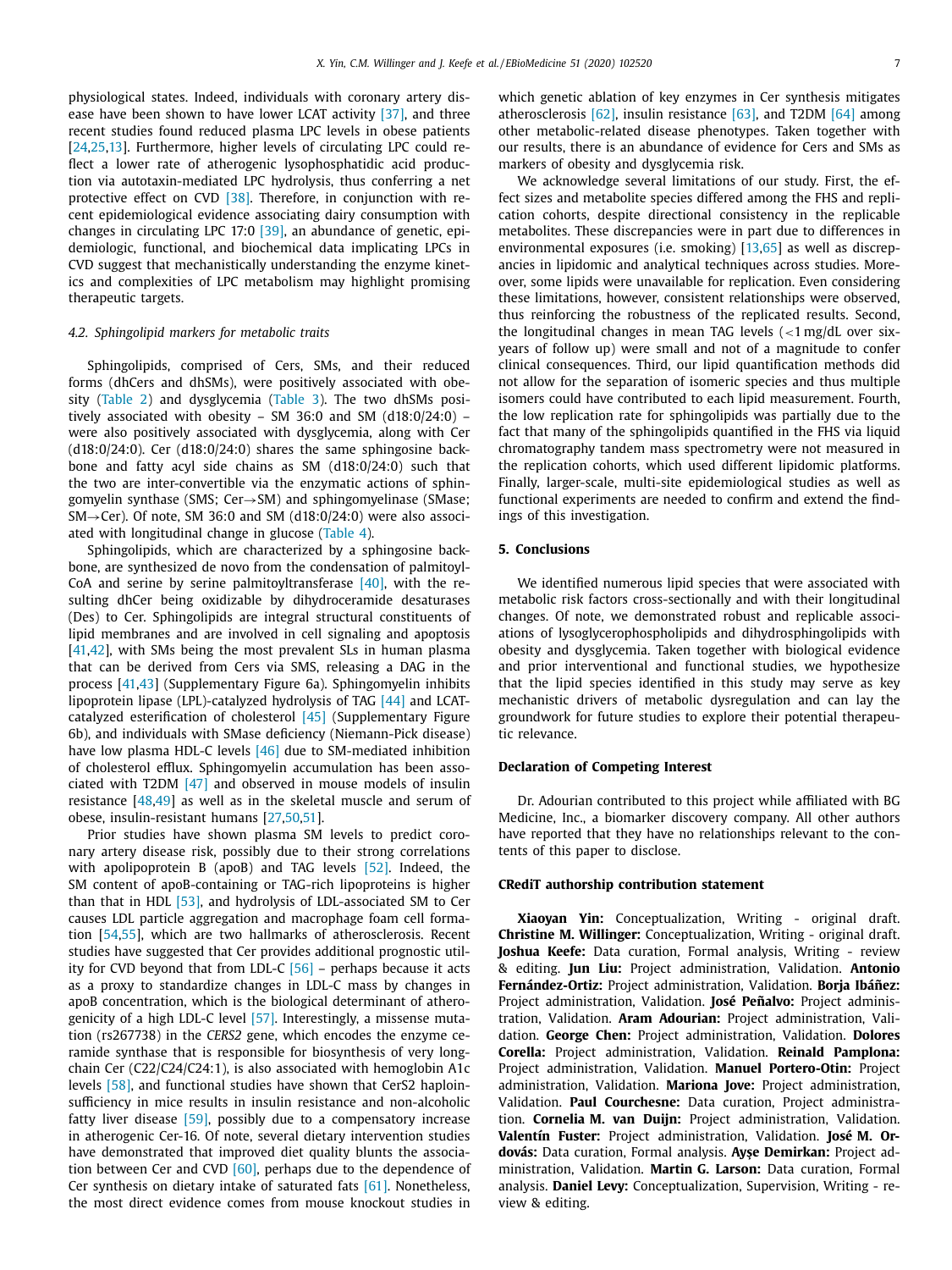# <span id="page-7-0"></span>**Acknowledgements & Funding**

The Framingham Heart Study is funded by National Institutes of Health (NIH) contract [N01-HC-25195.](https://doi.org/10.13039/100000098) This study was made possible by a CRADA between BG Medicine, Inc., Boston University, and the NHLBI, and the laboratory work for this research was supported by the Division of [Intramural](https://doi.org/10.13039/100000050) Research of the National Heart, Lung, and Blood Institute (NHLBI). Analytical work was funded by the Division of Intramural Research of NHLBI as well as the Center for Information Technology, NIH, Bethesda, MD. The views expressed in this manuscript are those of the authors and do not necessarily represent the views of the National Heart, Lung, and Blood Institute; the National Institutes of Health; or the U.S. Department of Health and Human Services.

The PESA study is supported by a non-competitive unrestricted grant shared between the National Center for Cardiovascular Research Carlos III (CNIC) and the Bank of Santander. The PESA study is a noncommercial study independent of the health and pharmaceutical industry. The CNIC is supported by the Spanish Ministry of Science, Innovation and Universities, the Instituto de Salud Carlos III, and the proCNIC Foundation. The study was partially funded by a grant from AstraZeneca (TANSNIP project). JMO is supported by the [US](http://dx.doi.org/10.13039/501100004477) Department of Agriculture, under agreement no. 8050- [51000-098-00D.](https://doi.org/10.13039/501100004587) MPO and MJ acknowledge an Institute of Health Carlos III grant (PI 17-00134). This research was in part funded by the Spanish Ministry of Economy and Competitiveness, Institute of Health Carlos III (PI14/00328), co-financed by FEDER funds from the European Union ('A way to built Europe'), and the Generalitat of Catalonia, Department of Health(SLT002/16/00250) and Department of Business and Knowledge(2017SGR696) to R.P. MJ is a Serra Húnter Fellow.

# **Data Sharing**

The lipidomic data have been deposited in the NCBI's dbGaP database (phs000007.v30.p11). All Framingham Heart Study data is considered 'Controlled access' and accessible with direct application to dbGaP.

# **Supplementary materials**

Supplementary material associated with this article can be found, in the online version, at doi[:10.1016/j.ebiom.2019.10.046.](https://doi.org/10.1016/j.ebiom.2019.10.046)

#### **References**

- [1] Organization WH. Global status report on noncommunicable diseases 2010. 2011; Geneva, Switzerland.
- [2] [Patti](http://refhub.elsevier.com/S2352-3964(19)30716-9/sbref0001) AM, [Al-Rasadi](http://refhub.elsevier.com/S2352-3964(19)30716-9/sbref0001) K, [Giglio](http://refhub.elsevier.com/S2352-3964(19)30716-9/sbref0001) RV, [Nikolic](http://refhub.elsevier.com/S2352-3964(19)30716-9/sbref0001) D, [Mannina](http://refhub.elsevier.com/S2352-3964(19)30716-9/sbref0001) C, [Castellino](http://refhub.elsevier.com/S2352-3964(19)30716-9/sbref0001) G, et [al.](http://refhub.elsevier.com/S2352-3964(19)30716-9/sbref0001) Natural approaches in metabolic syndrome management. Arch Med Sci [2018;14\(2\):422–41.](http://refhub.elsevier.com/S2352-3964(19)30716-9/sbref0001)
- [3] [Ford](http://refhub.elsevier.com/S2352-3964(19)30716-9/sbref0002) ES. Risks for all-cause mortality, cardiovascular disease, and diabetes associated with the metabolic syndrome: a summary of the evidence. Diabetes Care [2005;28\(7\):1769–78.](http://refhub.elsevier.com/S2352-3964(19)30716-9/sbref0002)
- [4] [Mottillo](http://refhub.elsevier.com/S2352-3964(19)30716-9/sbref0003) S, [Filion](http://refhub.elsevier.com/S2352-3964(19)30716-9/sbref0003) KB, [Genest](http://refhub.elsevier.com/S2352-3964(19)30716-9/sbref0003) J, [Joseph](http://refhub.elsevier.com/S2352-3964(19)30716-9/sbref0003) L, [Pilote](http://refhub.elsevier.com/S2352-3964(19)30716-9/sbref0003) L, [Poirier](http://refhub.elsevier.com/S2352-3964(19)30716-9/sbref0003) P, et [al.](http://refhub.elsevier.com/S2352-3964(19)30716-9/sbref0003) The metabolic syndrome and cardiovascular risk a systematic review and meta-analysis. J Am Coll Cardiol [2010;56\(14\):1113–32.](http://refhub.elsevier.com/S2352-3964(19)30716-9/sbref0003)
- [5] [Murphy](http://refhub.elsevier.com/S2352-3964(19)30716-9/sbref0004) SA, [Nicolaou](http://refhub.elsevier.com/S2352-3964(19)30716-9/sbref0004) A. Lipidomics applications in health, disease and nutrition research. Mol Nutr Food Res [2013;57\(8\):1336–46.](http://refhub.elsevier.com/S2352-3964(19)30716-9/sbref0004)
- [6] [Hoefer](http://refhub.elsevier.com/S2352-3964(19)30716-9/sbref0005) IE, [Steffens](http://refhub.elsevier.com/S2352-3964(19)30716-9/sbref0005) S, [Ala-Korpela](http://refhub.elsevier.com/S2352-3964(19)30716-9/sbref0005) M, [Back](http://refhub.elsevier.com/S2352-3964(19)30716-9/sbref0005) M, [Badimon](http://refhub.elsevier.com/S2352-3964(19)30716-9/sbref0005) L, [Bochaton-Piallat](http://refhub.elsevier.com/S2352-3964(19)30716-9/sbref0005) ML, et [al.](http://refhub.elsevier.com/S2352-3964(19)30716-9/sbref0005) Novel methodologies for biomarker discovery in atherosclerosis. Eur Heart | 2015;36(39):2635-42.
- [7] [Feinleib](http://refhub.elsevier.com/S2352-3964(19)30716-9/sbref0006) M, [Kannel](http://refhub.elsevier.com/S2352-3964(19)30716-9/sbref0006) WB, [Garrison](http://refhub.elsevier.com/S2352-3964(19)30716-9/sbref0006) RJ, [McNamara](http://refhub.elsevier.com/S2352-3964(19)30716-9/sbref0006) PM, [Castelli](http://refhub.elsevier.com/S2352-3964(19)30716-9/sbref0006) WP. The Framingham offspring study. Design and preliminary data. Prev Med [1975;4\(4\):518–25.](http://refhub.elsevier.com/S2352-3964(19)30716-9/sbref0006)
- [8] [Splansky](http://refhub.elsevier.com/S2352-3964(19)30716-9/sbref0007) GL, [Corey](http://refhub.elsevier.com/S2352-3964(19)30716-9/sbref0007) D, [Yang](http://refhub.elsevier.com/S2352-3964(19)30716-9/sbref0007) Q, [Atwood](http://refhub.elsevier.com/S2352-3964(19)30716-9/sbref0007) LD, [Cupples](http://refhub.elsevier.com/S2352-3964(19)30716-9/sbref0007) LA, [Benjamin](http://refhub.elsevier.com/S2352-3964(19)30716-9/sbref0007) EJ, et [al.](http://refhub.elsevier.com/S2352-3964(19)30716-9/sbref0007) The third generation cohort of the national heart, lung, and blood institute's Framingham heart study: design, recruitment, and initial examination. Am J Epidemiol [2007;165\(11\):1328–35.](http://refhub.elsevier.com/S2352-3964(19)30716-9/sbref0007)
- [9] [Santos](http://refhub.elsevier.com/S2352-3964(19)30716-9/sbref0008) RL, [Zillikens](http://refhub.elsevier.com/S2352-3964(19)30716-9/sbref0008) MC, [Rivadeneira](http://refhub.elsevier.com/S2352-3964(19)30716-9/sbref0008) FR, [Pols](http://refhub.elsevier.com/S2352-3964(19)30716-9/sbref0008) HA, [Oostra](http://refhub.elsevier.com/S2352-3964(19)30716-9/sbref0008) BA, van [Duijn](http://refhub.elsevier.com/S2352-3964(19)30716-9/sbref0008) CM, et [al.](http://refhub.elsevier.com/S2352-3964(19)30716-9/sbref0008) Heritability of fasting glucose levels in a young genetically isolated population. Diabetologia [2006;49\(4\):667–72.](http://refhub.elsevier.com/S2352-3964(19)30716-9/sbref0008)
- [10] [Lorenzo](http://refhub.elsevier.com/S2352-3964(19)30716-9/sbref0009) C, [Okoloise](http://refhub.elsevier.com/S2352-3964(19)30716-9/sbref0009) M, [Williams](http://refhub.elsevier.com/S2352-3964(19)30716-9/sbref0009) K, [Stern](http://refhub.elsevier.com/S2352-3964(19)30716-9/sbref0009) MP, [Haffner](http://refhub.elsevier.com/S2352-3964(19)30716-9/sbref0009) SM, San [Antonio](http://refhub.elsevier.com/S2352-3964(19)30716-9/sbref0009) Heart S. The metabolic syndrome as predictor of type 2 diabetes: the San Antonio heart study. Diabetes Care [2003;26\(11\):3153–9.](http://refhub.elsevier.com/S2352-3964(19)30716-9/sbref0009)
- [11] [Fernandez-Ortiz](http://refhub.elsevier.com/S2352-3964(19)30716-9/sbref0010) A, [Jimenez-Borreguero](http://refhub.elsevier.com/S2352-3964(19)30716-9/sbref0010) LJ, [Penalvo](http://refhub.elsevier.com/S2352-3964(19)30716-9/sbref0010) JL, [Ordovas](http://refhub.elsevier.com/S2352-3964(19)30716-9/sbref0010) JM, Mocoroa A, [Fernandez-Friera](http://refhub.elsevier.com/S2352-3964(19)30716-9/sbref0010) L, et [al.](http://refhub.elsevier.com/S2352-3964(19)30716-9/sbref0010) The progression and early detection of subclinical atherosclerosis (PESA) study: rationale and design. Am Heart J [2013;166\(6\):990–8.](http://refhub.elsevier.com/S2352-3964(19)30716-9/sbref0010)
- [12] [Liu](http://refhub.elsevier.com/S2352-3964(19)30716-9/sbref0011) J, van [Klinken](http://refhub.elsevier.com/S2352-3964(19)30716-9/sbref0011) JB, [Semiz](http://refhub.elsevier.com/S2352-3964(19)30716-9/sbref0011) S, van [Dijk](http://refhub.elsevier.com/S2352-3964(19)30716-9/sbref0011) KW, [Verhoeven](http://refhub.elsevier.com/S2352-3964(19)30716-9/sbref0011) A, [Hankemeier](http://refhub.elsevier.com/S2352-3964(19)30716-9/sbref0011) T, et [al.](http://refhub.elsevier.com/S2352-3964(19)30716-9/sbref0011) A mendelian randomization study of metabolite profiles, fasting glucose, and type 2 diabetes. Diabetes [2017;66\(11\):2915–26.](http://refhub.elsevier.com/S2352-3964(19)30716-9/sbref0011)
- [13] [Weir](http://refhub.elsevier.com/S2352-3964(19)30716-9/sbref0012) JM, [Wong](http://refhub.elsevier.com/S2352-3964(19)30716-9/sbref0012) G, [Barlow](http://refhub.elsevier.com/S2352-3964(19)30716-9/sbref0012) CK, [Greeve](http://refhub.elsevier.com/S2352-3964(19)30716-9/sbref0012) MA, [Kowalczyk](http://refhub.elsevier.com/S2352-3964(19)30716-9/sbref0012) A, [Almasy](http://refhub.elsevier.com/S2352-3964(19)30716-9/sbref0012) L, et [al.](http://refhub.elsevier.com/S2352-3964(19)30716-9/sbref0012) Plasma lipid profiling in a large population-based cohort. J Lipid Res [2013;54\(10\):2898–908.](http://refhub.elsevier.com/S2352-3964(19)30716-9/sbref0012)
- [14] [Haffner](http://refhub.elsevier.com/S2352-3964(19)30716-9/sbref0013) SM, [Miettinen](http://refhub.elsevier.com/S2352-3964(19)30716-9/sbref0013) H, [Gaskill](http://refhub.elsevier.com/S2352-3964(19)30716-9/sbref0013) SP, [Stern](http://refhub.elsevier.com/S2352-3964(19)30716-9/sbref0013) MP. Metabolic precursors of hypertension. the San Antonio heart study. Arch Intern Med. [1996;156\(17\):1994–2001.](http://refhub.elsevier.com/S2352-3964(19)30716-9/sbref0013)
- [15] [Gonzalez-Covarrubias](http://refhub.elsevier.com/S2352-3964(19)30716-9/sbref0014) V, [Beekman](http://refhub.elsevier.com/S2352-3964(19)30716-9/sbref0014) M, Uh [HW,](http://refhub.elsevier.com/S2352-3964(19)30716-9/sbref0014) [Dane](http://refhub.elsevier.com/S2352-3964(19)30716-9/sbref0014) A, [Troost](http://refhub.elsevier.com/S2352-3964(19)30716-9/sbref0014) J, [Paliukhovich](http://refhub.elsevier.com/S2352-3964(19)30716-9/sbref0014) J, et [al.](http://refhub.elsevier.com/S2352-3964(19)30716-9/sbref0014) Lipidomics of familial longevity. Aging Cell [2013;12\(3\):426–34.](http://refhub.elsevier.com/S2352-3964(19)30716-9/sbref0014)
- [16] [Demirkan](http://refhub.elsevier.com/S2352-3964(19)30716-9/sbref0015) A, van [Duijn](http://refhub.elsevier.com/S2352-3964(19)30716-9/sbref0015) CM, [Ugocsai](http://refhub.elsevier.com/S2352-3964(19)30716-9/sbref0015) P, [Isaacs](http://refhub.elsevier.com/S2352-3964(19)30716-9/sbref0015) A, [Pramstaller](http://refhub.elsevier.com/S2352-3964(19)30716-9/sbref0015) PP, [Liebisch](http://refhub.elsevier.com/S2352-3964(19)30716-9/sbref0015) G, et [al.](http://refhub.elsevier.com/S2352-3964(19)30716-9/sbref0015) Genome-wide association study identifies novel loci associated with circulating phospho- and sphingolipid concentrations. PLoS Genet [2012;8\(2\):e1002490.](http://refhub.elsevier.com/S2352-3964(19)30716-9/sbref0015)
- [17] [Draisma](http://refhub.elsevier.com/S2352-3964(19)30716-9/sbref0016) HHM, [Pool](http://refhub.elsevier.com/S2352-3964(19)30716-9/sbref0016) R, [Kobl](http://refhub.elsevier.com/S2352-3964(19)30716-9/sbref0016) M, [Jansen](http://refhub.elsevier.com/S2352-3964(19)30716-9/sbref0016) R, [Petersen](http://refhub.elsevier.com/S2352-3964(19)30716-9/sbref0016) AK, [Vaarhorst](http://refhub.elsevier.com/S2352-3964(19)30716-9/sbref0016) AAM, et [al.](http://refhub.elsevier.com/S2352-3964(19)30716-9/sbref0016) [Genome-wide](http://refhub.elsevier.com/S2352-3964(19)30716-9/sbref0016) association study identifies novel genetic variants contributing to variation in blood metabolite levels. Nat Commun 2015;6:7208.
- [18] [Pizarro](http://refhub.elsevier.com/S2352-3964(19)30716-9/sbref0017) C, [Arenzana-Ramila](http://refhub.elsevier.com/S2352-3964(19)30716-9/sbref0017) I, [Perez-del-Notario](http://refhub.elsevier.com/S2352-3964(19)30716-9/sbref0017) N, [Perez-Matute](http://refhub.elsevier.com/S2352-3964(19)30716-9/sbref0017) P, Gonzalez– Saiz JM. Plasma lipidomic profiling method based on ultrasound extraction and liquid chromatography mass spectrometry. Anal Chem [2013;85\(24\):12085–92.](http://refhub.elsevier.com/S2352-3964(19)30716-9/sbref0017)
- [19] National Cholesterol Education Program Expert Panel on Detection E Treatment of high blood cholesterol in A. third report of the National Cholesterol Education Program (NCEP) expert panel on detection, evaluation, and treatment of high blood cholesterol in adults (Adult treatment panel III) final report. Circulation [2002;106\(25\):3143–421.](http://refhub.elsevier.com/S2352-3964(19)30716-9/sbref0018)
- [20] [Blom](http://refhub.elsevier.com/S2352-3964(19)30716-9/sbref0019) G. Statistical estimates and [transformed](http://refhub.elsevier.com/S2352-3964(19)30716-9/sbref0019) beta variables. New York: John Wiley & Sons, Inc.; 1958.
- [21] [Levy](http://refhub.elsevier.com/S2352-3964(19)30716-9/sbref0020) D, [DeStefano](http://refhub.elsevier.com/S2352-3964(19)30716-9/sbref0020) AL, [Larson](http://refhub.elsevier.com/S2352-3964(19)30716-9/sbref0020) MG, [O'Donnell](http://refhub.elsevier.com/S2352-3964(19)30716-9/sbref0020) CJ, [Lifton](http://refhub.elsevier.com/S2352-3964(19)30716-9/sbref0020) RP, [Gavras](http://refhub.elsevier.com/S2352-3964(19)30716-9/sbref0020) H, et [al.](http://refhub.elsevier.com/S2352-3964(19)30716-9/sbref0020) Evidence for a gene influencing blood pressure on chromosome 17. Genome scan linkage results for longitudinal blood pressure phenotypes in subjects from the framingham heart study. Hypertension [2000;36\(4\):477–83.](http://refhub.elsevier.com/S2352-3964(19)30716-9/sbref0020)
- [22] Team RDC. R: a language and environment for statistical computing. R Foundation for Statistical Computing; 2008. ISBN [3-900051-07-0.](http://refhub.elsevier.com/S2352-3964(19)30716-9/sbref0021)
- [23] Li [MX,](http://refhub.elsevier.com/S2352-3964(19)30716-9/sbref0022) [Yeung](http://refhub.elsevier.com/S2352-3964(19)30716-9/sbref0022) JM, [Cherny](http://refhub.elsevier.com/S2352-3964(19)30716-9/sbref0022) SS, [Sham](http://refhub.elsevier.com/S2352-3964(19)30716-9/sbref0022) PC. Evaluating the effective numbers of independent tests and significant p-value thresholds in commercial genotyping arrays and public imputation reference datasets. Hum Genet [2012;131\(5\):747–56.](http://refhub.elsevier.com/S2352-3964(19)30716-9/sbref0022)
- [24] [Graessler](http://refhub.elsevier.com/S2352-3964(19)30716-9/sbref0023) J, [Schwudke](http://refhub.elsevier.com/S2352-3964(19)30716-9/sbref0023) D, [Schwarz](http://refhub.elsevier.com/S2352-3964(19)30716-9/sbref0023) PE, [Herzog](http://refhub.elsevier.com/S2352-3964(19)30716-9/sbref0023) R, [Shevchenko](http://refhub.elsevier.com/S2352-3964(19)30716-9/sbref0023) A, [Bornstein](http://refhub.elsevier.com/S2352-3964(19)30716-9/sbref0023) SR. Top-down lipidomics reveals ether lipid deficiency in blood plasma of hypertensive patients. PLoS ONE [2009;4\(7\):e6261.](http://refhub.elsevier.com/S2352-3964(19)30716-9/sbref0023)
- [25] [Barber](http://refhub.elsevier.com/S2352-3964(19)30716-9/sbref0024) MN, [Risis](http://refhub.elsevier.com/S2352-3964(19)30716-9/sbref0024) S, [Yang](http://refhub.elsevier.com/S2352-3964(19)30716-9/sbref0024) C, [Meikle](http://refhub.elsevier.com/S2352-3964(19)30716-9/sbref0024) PJ, [Staples](http://refhub.elsevier.com/S2352-3964(19)30716-9/sbref0024) M, [Febbraio](http://refhub.elsevier.com/S2352-3964(19)30716-9/sbref0024) MA, et [al.](http://refhub.elsevier.com/S2352-3964(19)30716-9/sbref0024) Plasma [lysophosphatidylcholine](http://refhub.elsevier.com/S2352-3964(19)30716-9/sbref0024) levels are reduced in obesity and type 2 diabetes. PLoS ONE 2012;7(7):e41456.
- [26] [Grapov](http://refhub.elsevier.com/S2352-3964(19)30716-9/sbref0025) D, [Adams](http://refhub.elsevier.com/S2352-3964(19)30716-9/sbref0025) SH, [Pedersen](http://refhub.elsevier.com/S2352-3964(19)30716-9/sbref0025) TL, [Garvey](http://refhub.elsevier.com/S2352-3964(19)30716-9/sbref0025) WT, [Newman](http://refhub.elsevier.com/S2352-3964(19)30716-9/sbref0025) JW. Type 2 diabetes associated changes in the plasma non-esterified fatty acids, oxylipins and endocannabinoids. PLoS ONE [2012;7\(11\):e48852.](http://refhub.elsevier.com/S2352-3964(19)30716-9/sbref0025)
- [27] [Haus](http://refhub.elsevier.com/S2352-3964(19)30716-9/sbref0026) JM, [Kashyap](http://refhub.elsevier.com/S2352-3964(19)30716-9/sbref0026) SR, [Kasumov](http://refhub.elsevier.com/S2352-3964(19)30716-9/sbref0026) T, [Zhang](http://refhub.elsevier.com/S2352-3964(19)30716-9/sbref0026) R, [Kelly](http://refhub.elsevier.com/S2352-3964(19)30716-9/sbref0026) KR, [Defronzo](http://refhub.elsevier.com/S2352-3964(19)30716-9/sbref0026) RA, et [al.](http://refhub.elsevier.com/S2352-3964(19)30716-9/sbref0026) Plasma ceramides are elevated in obese subjects with type 2 diabetes and correlate with the severity of insulin resistance. Diabetes [2009;58\(2\):337–43.](http://refhub.elsevier.com/S2352-3964(19)30716-9/sbref0026)
- [28] [Kulkarni](http://refhub.elsevier.com/S2352-3964(19)30716-9/sbref0027) H, [Meikle](http://refhub.elsevier.com/S2352-3964(19)30716-9/sbref0027) PJ, [Mamtani](http://refhub.elsevier.com/S2352-3964(19)30716-9/sbref0027) M, [Weir](http://refhub.elsevier.com/S2352-3964(19)30716-9/sbref0027) JM, [Barlow](http://refhub.elsevier.com/S2352-3964(19)30716-9/sbref0027) CK, [Jowett](http://refhub.elsevier.com/S2352-3964(19)30716-9/sbref0027) JB, et [al.](http://refhub.elsevier.com/S2352-3964(19)30716-9/sbref0027) Plasma lipidomic profile signature of hypertension in Mexican American families: specific role of diacylglycerols. Hypertension [2013;62\(3\):621–6.](http://refhub.elsevier.com/S2352-3964(19)30716-9/sbref0027)
- [29] [Rhee](http://refhub.elsevier.com/S2352-3964(19)30716-9/sbref0028) EP, [Cheng](http://refhub.elsevier.com/S2352-3964(19)30716-9/sbref0028) S, [Larson](http://refhub.elsevier.com/S2352-3964(19)30716-9/sbref0028) MG, [Walford](http://refhub.elsevier.com/S2352-3964(19)30716-9/sbref0028) GA, [Lewis](http://refhub.elsevier.com/S2352-3964(19)30716-9/sbref0028) GD, [McCabe](http://refhub.elsevier.com/S2352-3964(19)30716-9/sbref0028) E, et [al.](http://refhub.elsevier.com/S2352-3964(19)30716-9/sbref0028) Lipid profiling identifies a triacylglycerol signature of insulin resistance and improves diabetes prediction in humans. J Clin Invest 2011;121(4):1402-11.
- [30] [Farooqui](http://refhub.elsevier.com/S2352-3964(19)30716-9/sbref0029) AA, [Horrocks](http://refhub.elsevier.com/S2352-3964(19)30716-9/sbref0029) LA, [Farooqui](http://refhub.elsevier.com/S2352-3964(19)30716-9/sbref0029) T. Interactions between neural membrane glycerophospholipid and sphingolipid mediators: a recipe for neural cell survival or suicide. J Neurosci Res [2007;85\(9\):1834–50.](http://refhub.elsevier.com/S2352-3964(19)30716-9/sbref0029)
- [31] [Stegemann](http://refhub.elsevier.com/S2352-3964(19)30716-9/sbref0030) C, [Pechlaner](http://refhub.elsevier.com/S2352-3964(19)30716-9/sbref0030) R, [Willeit](http://refhub.elsevier.com/S2352-3964(19)30716-9/sbref0030) P, [Langley](http://refhub.elsevier.com/S2352-3964(19)30716-9/sbref0030) SR, [Mangino](http://refhub.elsevier.com/S2352-3964(19)30716-9/sbref0030) M, [Mayr](http://refhub.elsevier.com/S2352-3964(19)30716-9/sbref0030) U, et [al.](http://refhub.elsevier.com/S2352-3964(19)30716-9/sbref0030) Lipidomics profiling and risk of cardiovascular disease in the prospective population-based bruneck study. Circulation [2014;129\(18\):1821–31.](http://refhub.elsevier.com/S2352-3964(19)30716-9/sbref0030)
- [32] [Stegemann](http://refhub.elsevier.com/S2352-3964(19)30716-9/sbref0031) C, [Drozdov](http://refhub.elsevier.com/S2352-3964(19)30716-9/sbref0031) I, [Shalhoub](http://refhub.elsevier.com/S2352-3964(19)30716-9/sbref0031) J, [Humphries](http://refhub.elsevier.com/S2352-3964(19)30716-9/sbref0031) J, [Ladroue](http://refhub.elsevier.com/S2352-3964(19)30716-9/sbref0031) C, [Didangelos](http://refhub.elsevier.com/S2352-3964(19)30716-9/sbref0031) A, et [al.](http://refhub.elsevier.com/S2352-3964(19)30716-9/sbref0031) Comparative lipidomics profiling of human atherosclerotic plaques. Circ Cardiovasc Genet [2011;4\(3\):232–42.](http://refhub.elsevier.com/S2352-3964(19)30716-9/sbref0031)
- [33] [Engelking](http://refhub.elsevier.com/S2352-3964(19)30716-9/sbref0032) LR. Chapter 53 Overview of lipid metabolism. In: Textbook of veterinary [physiological](http://refhub.elsevier.com/S2352-3964(19)30716-9/sbref0032) chemistry (Third edition); 2015. p. 340–4.
- [34] [Law](http://refhub.elsevier.com/S2352-3964(19)30716-9/sbref0033) SH, [Chan](http://refhub.elsevier.com/S2352-3964(19)30716-9/sbref0033) ML, [Marathe](http://refhub.elsevier.com/S2352-3964(19)30716-9/sbref0033) GK, [Parveen](http://refhub.elsevier.com/S2352-3964(19)30716-9/sbref0033) F, [Chen](http://refhub.elsevier.com/S2352-3964(19)30716-9/sbref0033) CH, Ke [LY.](http://refhub.elsevier.com/S2352-3964(19)30716-9/sbref0033) An updated review of [lysophosphatidylcholine](http://refhub.elsevier.com/S2352-3964(19)30716-9/sbref0033) metabolism in human diseases. Int J Mol Sci 2019;20(5).
- [35] [Matsumoto](http://refhub.elsevier.com/S2352-3964(19)30716-9/sbref0034) T, [Kobayashi](http://refhub.elsevier.com/S2352-3964(19)30716-9/sbref0034) T, [Kamata](http://refhub.elsevier.com/S2352-3964(19)30716-9/sbref0034) K. Role of [lysophosphatidylcholine](http://refhub.elsevier.com/S2352-3964(19)30716-9/sbref0034) (LPC) in atherosclerosis. Curr Med Chem 2007;14(30):3209–20.
- [36] [Croset](http://refhub.elsevier.com/S2352-3964(19)30716-9/sbref0035) M, [Brossard](http://refhub.elsevier.com/S2352-3964(19)30716-9/sbref0035) N, [Polette](http://refhub.elsevier.com/S2352-3964(19)30716-9/sbref0035) A, [Lagarde](http://refhub.elsevier.com/S2352-3964(19)30716-9/sbref0035) M. Characterization of plasma unsaturated [lysophosphatidylcholines](http://refhub.elsevier.com/S2352-3964(19)30716-9/sbref0035) in human and rat. Biochem J 2000;345(Pt  $1)$  $.61 - 7$ .
- [37] [Duivenvoorden](http://refhub.elsevier.com/S2352-3964(19)30716-9/sbref0036) R, [Holleboom](http://refhub.elsevier.com/S2352-3964(19)30716-9/sbref0036) AG, van den [Bogaard](http://refhub.elsevier.com/S2352-3964(19)30716-9/sbref0036) B, [Nederveen](http://refhub.elsevier.com/S2352-3964(19)30716-9/sbref0036) AJ, de Groot E, [Hutten](http://refhub.elsevier.com/S2352-3964(19)30716-9/sbref0036) BA, et [al.](http://refhub.elsevier.com/S2352-3964(19)30716-9/sbref0036) Carriers of lecithin cholesterol acyltransferase gene mutations have accelerated atherogenesis as assessed by carotid 3.0-T magnetic resonance imaging [corrected]. J Am Coll Cardiol [2011;58\(24\):2481–7.](http://refhub.elsevier.com/S2352-3964(19)30716-9/sbref0036)